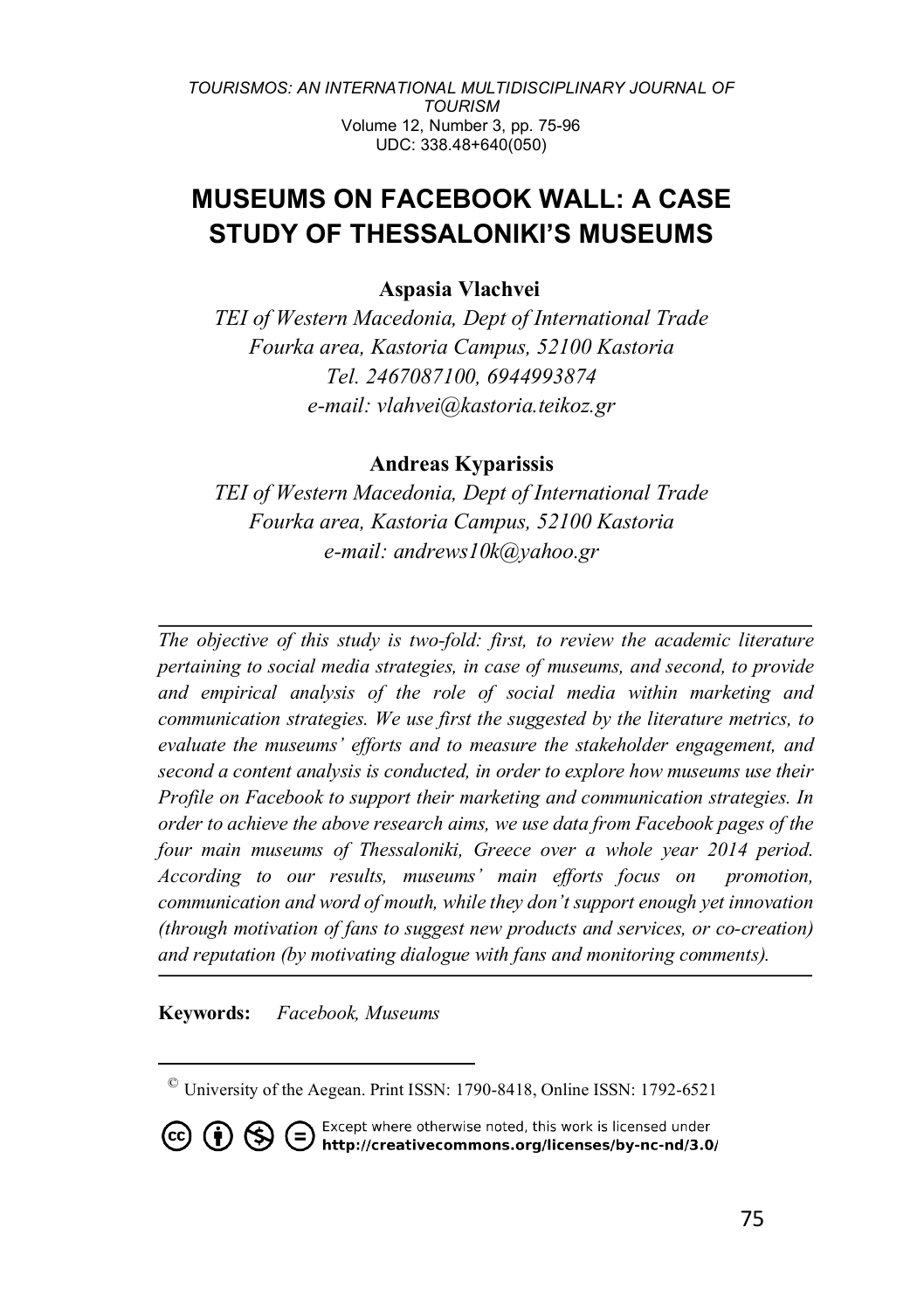*JEL Classification:M31,L83*

## **INTRODUCTION**

Within the last decades, the use of social media for commercial networking purposes has increased (Griffiths et al. 2010) and many museums have attempted to be re-invented in order to introduce alternative visitor experiences that ideally engage audiences and transform them from passive observers into active participators and creators (Holdgaard and Klastrup, 2014). In terms of museum market¬ing, survival in this competitive arena requires not only the right product decisions but also an effective communications policy (Colbert, 2007). In this era of the Internet (and especially social media), word of mouth (WOM) is gaining in effectiveness as a mean of referral in applications such as Facebook and Twitter, making it possible to reach an unlimited number of people (Riegner, 2007; Trusov et.al., 2009; Miller and Lammas, 2010). It is surprising that in the literature on museum marketing research, eWOM is not mentioned at all, although surveys conducted in museums have repeatedly shown that third-party recommendation is one of the main reasons for visiting (Helm and Klar, 1997; Beywl, 2005; Willems and Lewalter, 2007).

The ideal of transforming museums and museum visitors has been referred to as 'paradigm shift', 'participatory turn' or 'digital turn' (Anderson 2004, 2012; Runnel et al. 2013; Simon 2010; Weil 2002; Hooper-Greenhill 2011), and the museum institution has repeatedly been 're-imagined'. Many researchers have suggested that social media can enhance the power of viral marketing (Subramani and Rajagopalan, 2003; Leskovec et.al, 2007) and increase the speed at which consumers share experiences and opinions with progressively larger audiences (Thackeray et al., 2008). According to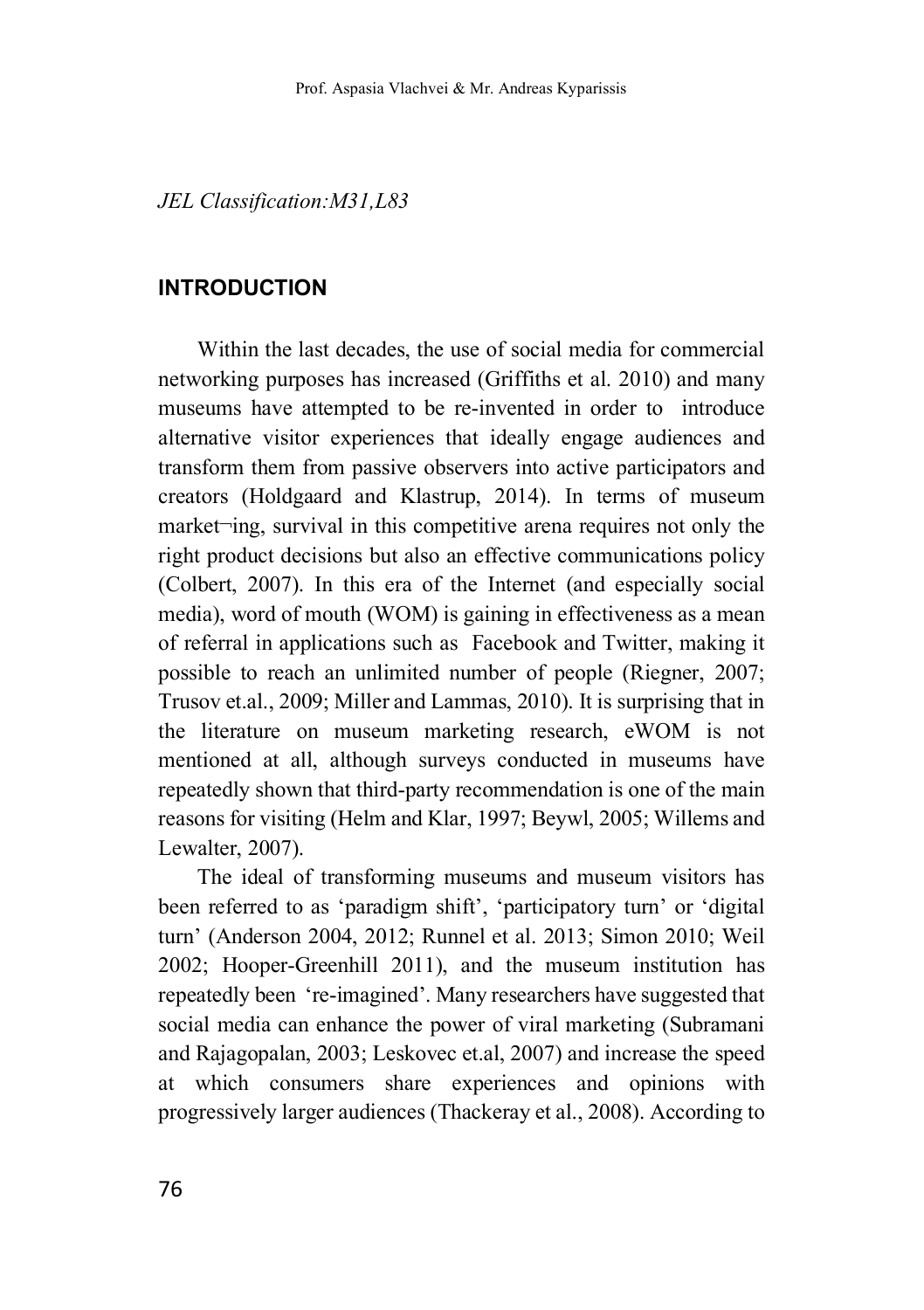Hausmann, (2012), the low-cost opportunities that social media provides for enhancing the two-way communication with the audiences, coupled with the crucial importance of being present and active in these media (Kelly, 2013), make it an affordable and promising resource for building strong relationships with museum audiences.

Until recently, research into museums and social media has largely come out of the fields of visitor studies and museum education (Russo et al. 2008; Kelly and Russo, 2008; Russo, 2009; Kelly, 2009). The potential of social media as discussed in relation to these areas has been identified as being to engage users via participatory communication (through critique, comments, share ideas and interact), to enhance informal learning in museums and to involve audiences, and potential audiences, in exhibition development (Reyes et.al., 2012).

From a management point of view, 'understanding' social media is the key for properly managing these channels. Museums are increasingly feeling the pressure to respond to the new opportunities offered by social media for connecting with active audience. It is therefore crucial for managers and researchers to comprehend how marketing input interacts with social media to produce desired marketing outcomes (Peters et al, 2013). The implications for corporations using several social media platforms as part of their overall marketing strategy are extremely interesting and empirical investigation on the subject has not been discussed enough in the literature.

The purpose of this paper is two-fold: first, to review the academic literature pertaining to social media strategies, in case of museums and second, to provide and empirical analysis of the role of social media within marketing and communication strategies in case of the four main Museums in Thessaloniki-Greece. We use two approaches: first, using the suggested by the literature metrics, we try to evaluate the museums' efforts and to measure the stakeholder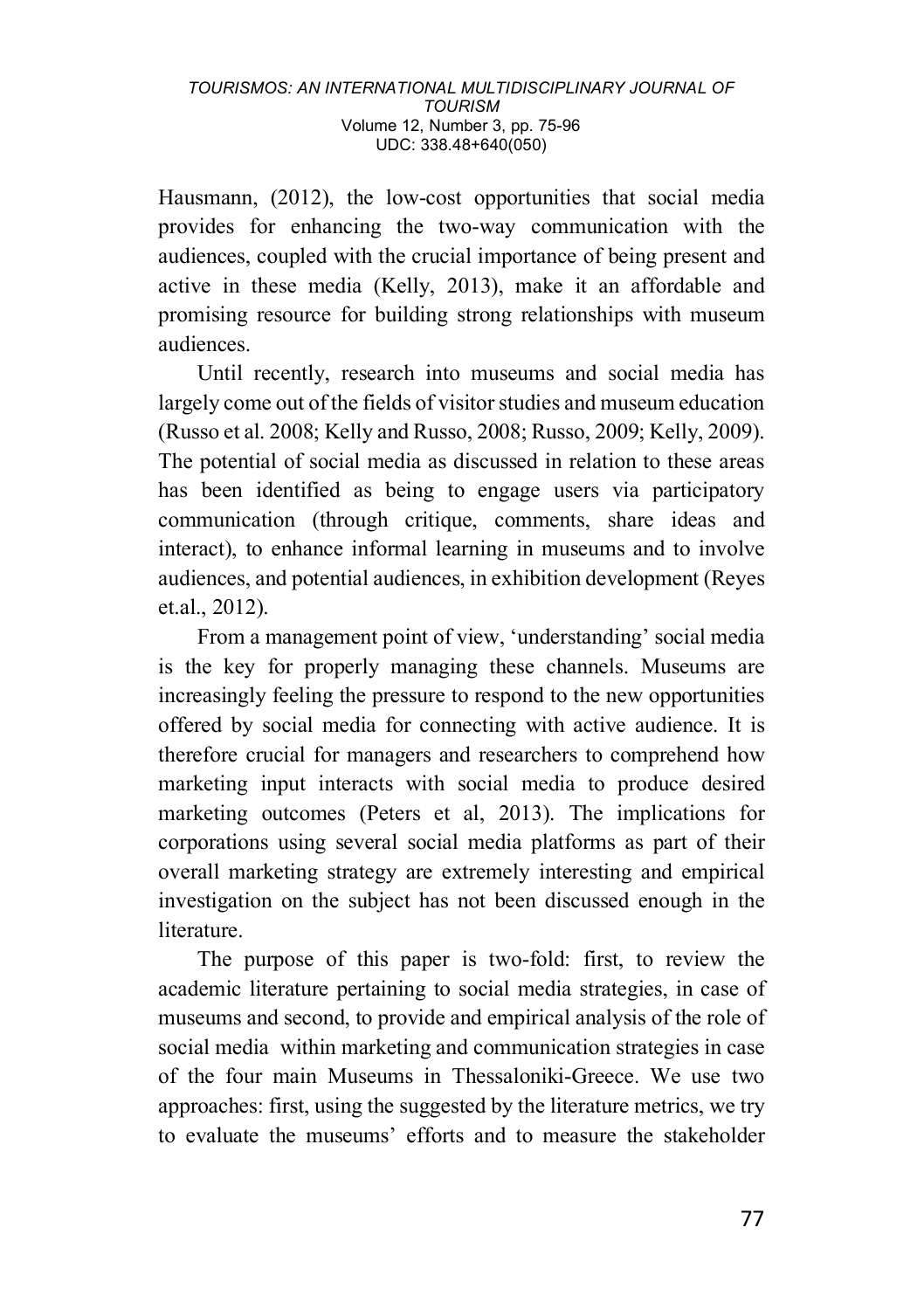engagement, while second we conduct a content analysis in order to explore how the four museums use their Profile on Facebook to support their marketing and communication strategies: promotion and communication, stimulation of word of mouth, market research and innovation as well as reputation management.

## **LITERATURE REVIEW**

In reviewing the literature it became clear that more research is needed in terms of looking at social media use by museums from an institutional standpoint. A number of studies have been carried out in the areas of visitor studies and museum education, but few have taken into account the views from within the institution (Fell, 2012). Russo et al. (2008) argue that the social media space presents an ideal opportunity for museums to build online communities of interest and to engage users via participatory communication. However, by breaking down the conventions of information sharing social media challenge traditional notions of institutional authority and authenticity (Kelly and Russo, 2008). Yet social media can actually extend authenticity "by enabling the museum to maintain a cultural dialogue with its audiences in real time" (Russo et al. 2008).

According to Kidd (2011) three organizing frames for social media activity have been identified: the Marketing Frame (promoting the 'face' of a museum), the Inclusivity Frame (related to real and online 'community') and the Collaborative Frame (involves interactivity and sometimes crowd sourcing). Most of the researchers agree that social media help build and sustain communities of interest around an institution: 'Museums interested in building community and audiences have quickly realized the potential of these new technologies and attitudes' (Grabill, et al, 2009). However, it is evident that communities do not establish and sustain themselves. Moreover, there is no certainty that this dialog will be sizeable. It has been shown that much of any interaction and exchange which occurs within an online community will come from a small segment of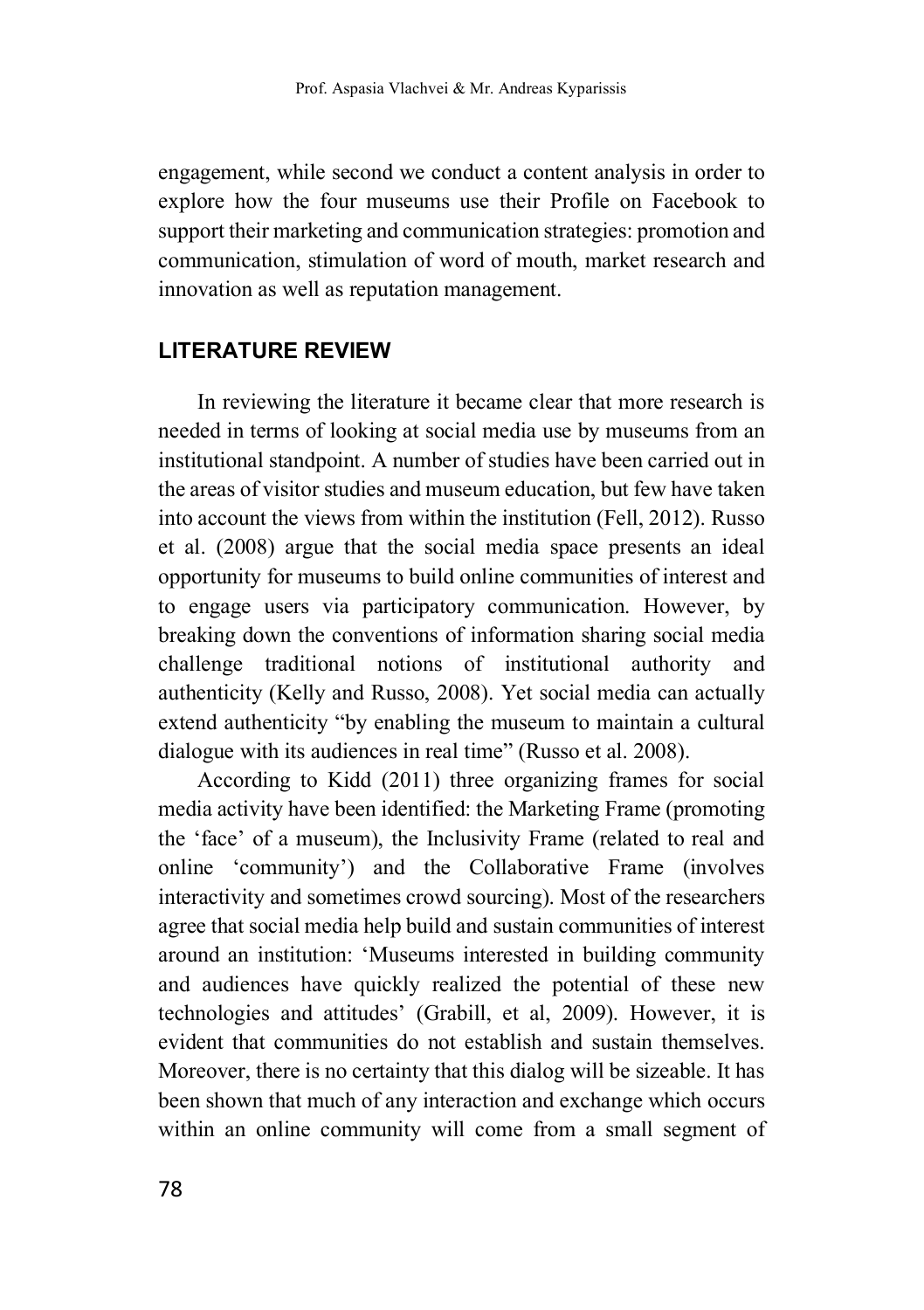potential and actual users. Social media can also be used to enhance collection information by crowd sourcing. The purpose of user involvement and co-creative projects in museums or other cultural institutions are: to attract new visitor groups (non-visitors); to get more knowledge about the visitors' preferences; to address the challenges of the experience economy; and to engage in subject matters and methods already familiar to the visitors, since participation, dialogue and sharing supposedly have become a matter of course for most users.

Social media has been recognized as a way to engage audiences in informal learning in museums (MacArthur, 2007; Kelly, 2009; Russo, 2009; Kelly, 2011). Informal learning is different from the formal context of schools and universities. Museums are considered to be free-choice, or informal, learning environments. According to Kelly (2009), social media "provide new ways to learn about audiences through interacting with them directly, where curatorial and exhibition development staff can act as stimulators and facilitators." In this way, "audiences can invest in and contribute their ideas, with the subsequent interactions informing and shaping their exhibition experiences". They found social media to be "an easy and efficient way to elicit feedback and dialogue at no actual cost". Multiple projects and studies have demonstrated that is not just enough for museums to have a social media presence it is what you do that matters (e.g. Holdgaard and Simonsen, 2011; Russo & Peacock, 2009).

Furthermore, the everyday use of smartphones with high quality built-in cameras has lead to an increase in museum visitors' use of these devices to document and share their museum experiences. Visitors are increasingly sharing their museum visits through social media in new ways. Exploiting the features that smartphones and social media provide beyond those of dedicated cameras, visitors can now create complex layered forms of visual communication and share them online, all from within an exhibition.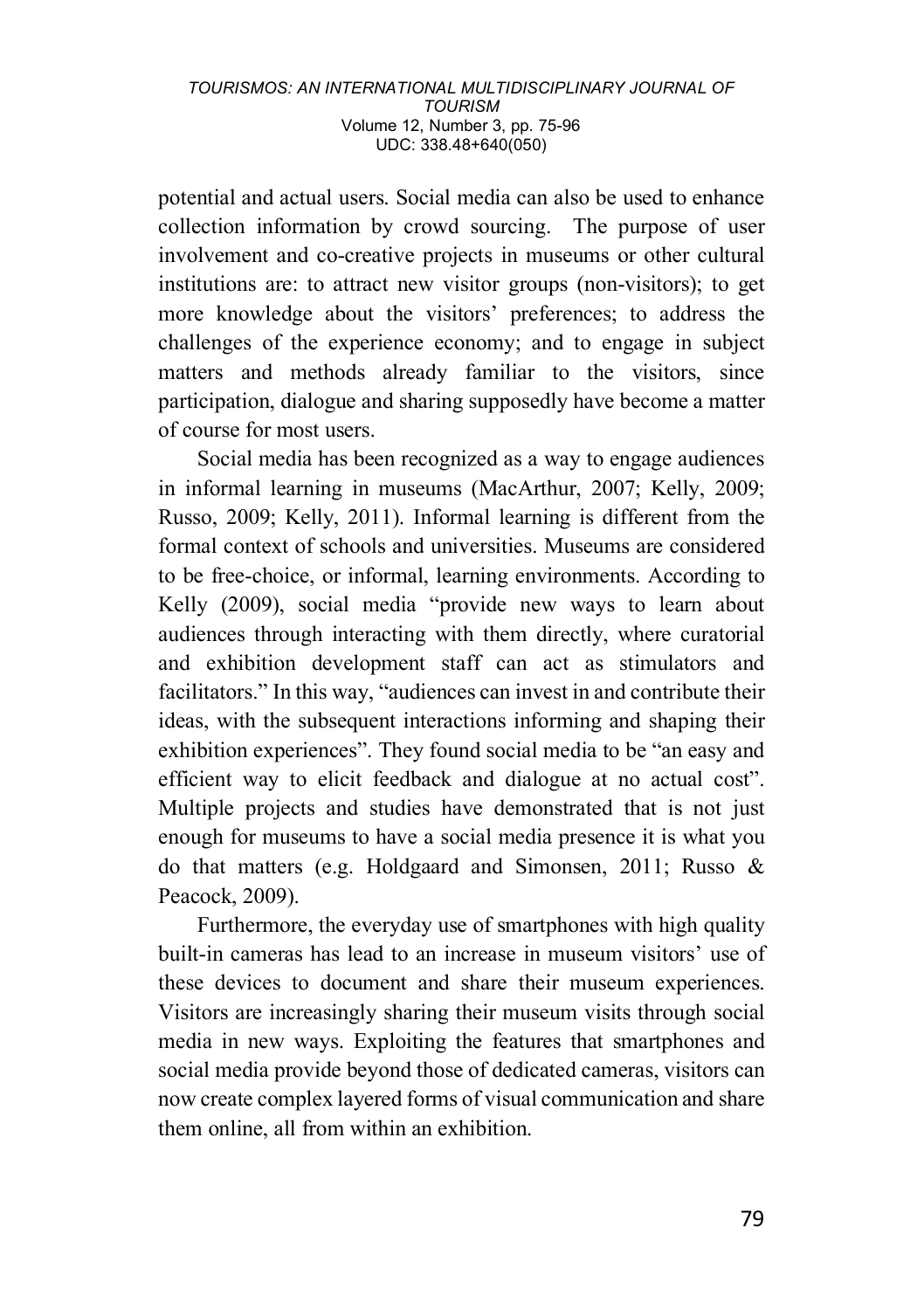Hausmann (2012), developed a practical framework for museums aimed at encouraging WOM marketing in social media. This framework focuses on the actions that museums need to undertake to engage their audiences on the web: to ensure the technological accessibility, to provide regular valuable content, to encourage communication.

Research of museums in Australia in 2010 found that audiences are willing to interact with museums in a two-way communication that involves both sides (Kelly, 2013). According to Kelly (2013) the role of new technologies and social media also affects the organisational structure of museums and requires the museum professionals to constantly develop their skills and knowledge in the digital sphere. In order to embrace the digital and social media museums need to bring the audiences into their centre through twoway communication.

From a quantitative standpoint, the engagement of museums with the Social Web seems to be lagging behind other cultural organizations, like theatres (Haussmann and Poellmann 2013). As concerns the qualitative aspects of the use of SM, they seem to be used more as an instrument of traditional communication rather than of user engagement. Schick and Damkjær (2010), in their analysis of Facebook profiles of Danish art museum, found that content produced by the users is generally limited and of poor quality. Results of Dudareva (2014) for Danish museums demonstrate that the respondents are actively using Facebook merely for getting information about exhibitions and events in museums. Similar results are shown by Fletcher and Lee's (2012) survey of American museums, according to which museum practitioners tend to use SM in one-way modalities, such as event listings, posting reminder notices, displaying online promotions or announcements to reach larger or new audiences. This evidence has been often ascribed to the conservative attitude of museum curators, who seem concerned with protecting their role as authoritative interpreters of the collections from the proliferation of usergenerated contents.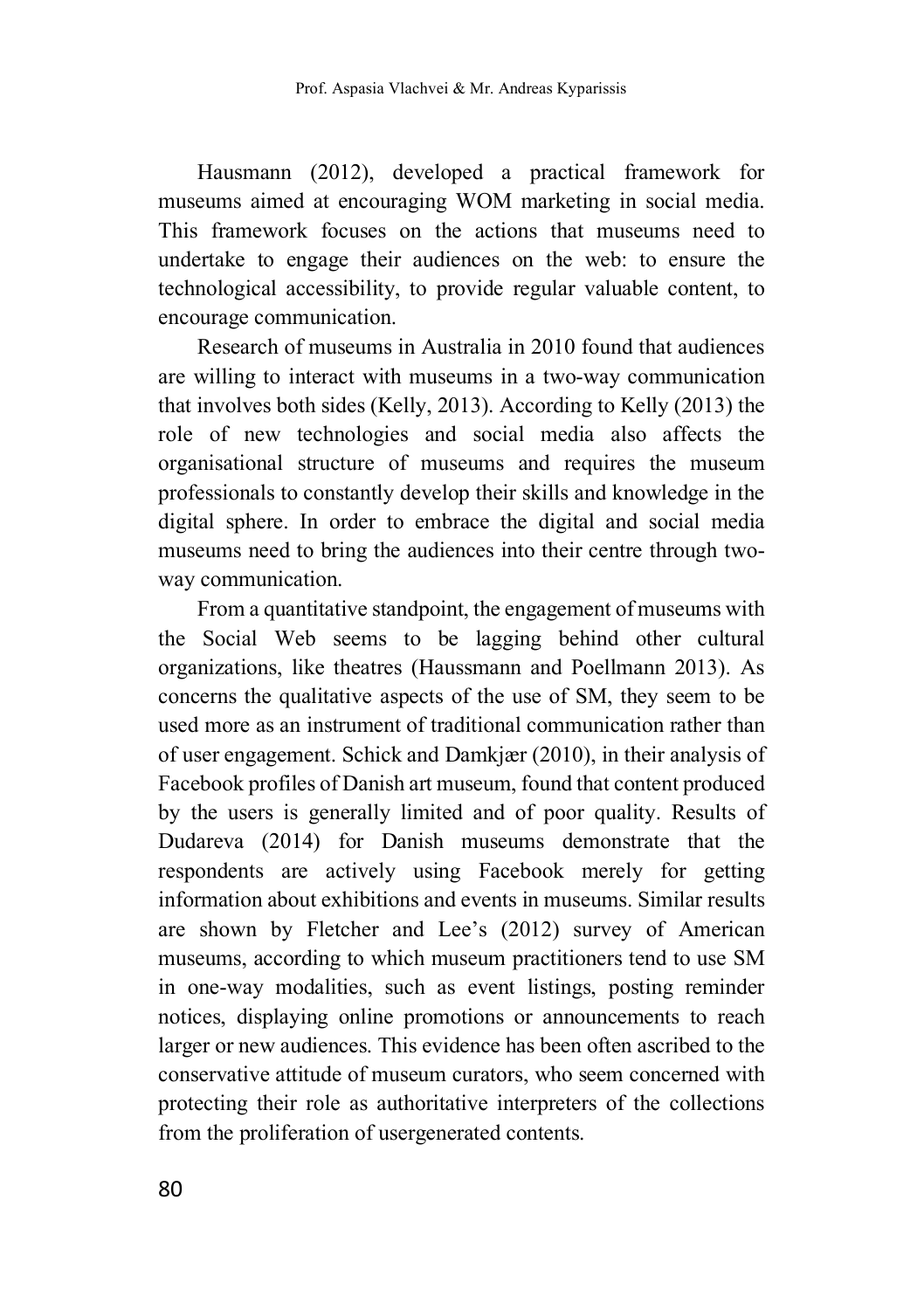The studies conducted so far to evaluate the impacts of the presence of non-profit organizations on social media have mostly adopted a survey (Fletcher and Lee 2012; Waters et al. 2009) or a content analysis approach (Waters and LeBlanc Feneley 2013). Differently, Haussmann and Poellmann (2013) have recently adopted a case research strategy (Yin 2003) to analyze the use of Facebook by a German theatre with regard to marketing and communication strategies like: promotion and communication, stimulation of word of mouth, market research and innovation as well as reputation management.

In order to integrate the existing literature, we adopt the Haussmann and Poellmann's (2013) case research approach to analyze the way that the four main Thessaloniki's museums support their marketing and communication strategies through social media.

Since this is the first attempt (at least to our knowledge) to investigate the Facebook efforts of Greek Museums, it is important to note that Greek museums do not seem to be very active in social media efforts, although Facebook is the most used. This work focuses on Facebook only, as it is the most used and most widely spread of the social media platforms (Vlachvei and Notta, 2014).

## **MUSEUMS' SOCIAL MEDIA EFFORTS – DATA, METHODOLOGY AND RESULTS**

According to the literature (Hausmann and Poellmann, 2013; Holdgaard and Klastrup,2014; Hausmann, 2012; Trusov et al., 2009) social media can support marketing of museums in four main dimensions: a)promotion and communication, b) word of mouth, c)market research and innovation management and d) reputation management. Social media have added three elements that are key to successful strategic communication efforts: first dynamic messages, with significant reach to large number of audiences with much less cost, second, variety of shared multimedia and third creation of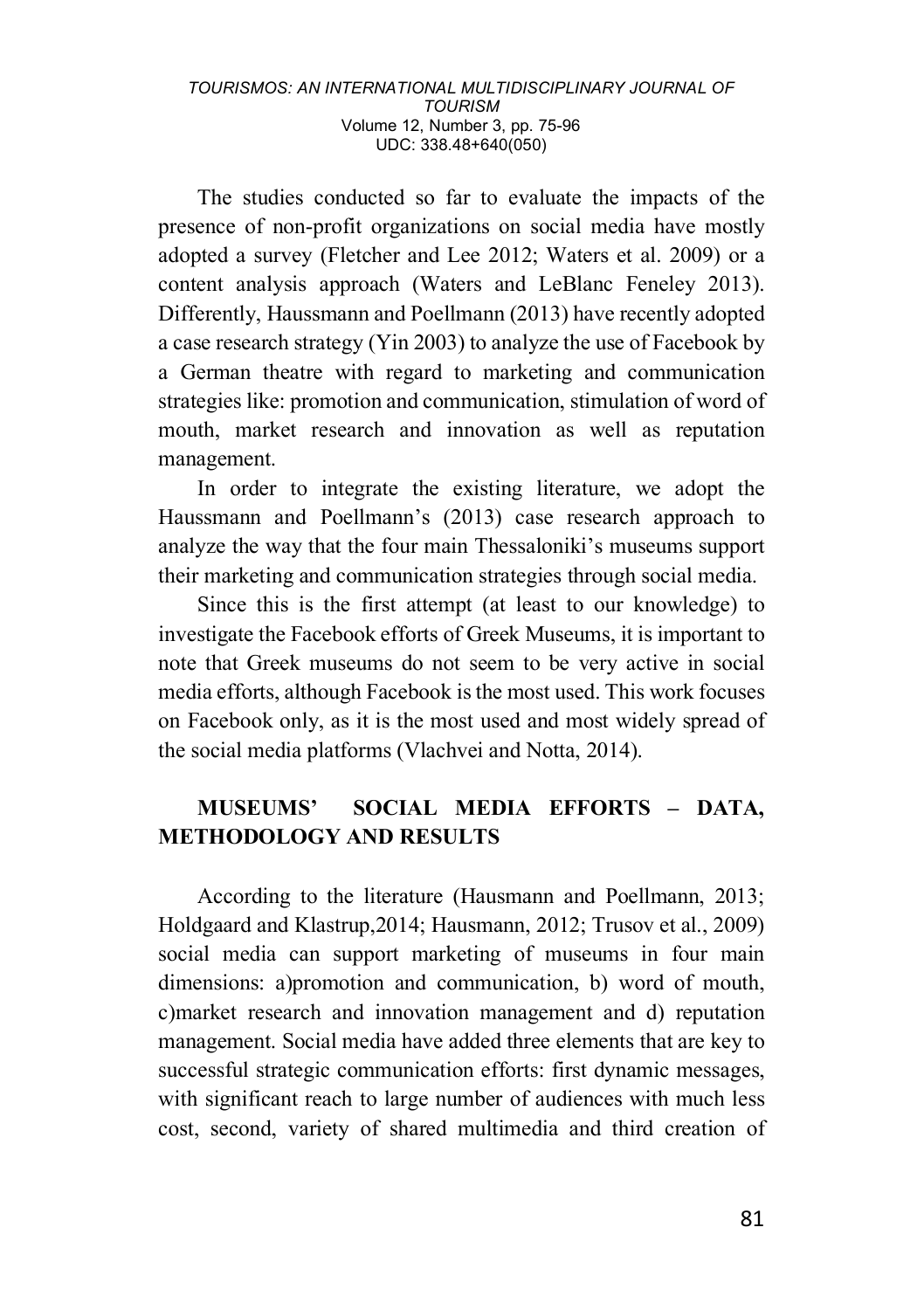formal and informal social networks that can be used to grow a community of supporters. Also word of mouth can be initiated effectively through social media, since the message on Facebook can be spread to an unrestricted, most probably right targeted audience, at extreme speed. Besides, word of mouth via social media has high credibility as the sender and the recipient know each other personally Therefore it is advisable for museums to actively support word of mouth through either exclusive information, stories with a "buzz factor" and applications that facilitate the passing on of content (Schulz et al. 2008;Hausmann and Poellmann, 2013). Regarding market research and innovation, in depth analysis of comments, complaints, recommendations can facilitate market research and can improve the service chain of museums and generate new ideas for either product development or service enhancement.

The present research aims to answer the question: "How museums use their Profile on Facebook to support their marketing and communication strategies as they are described above".

We used data of the top 4 Museums of Thessaloniki: Archeological Museum of Thessaloniki, Museum of Byzantine Culture, Teloglion Foundation of Art and War Museum of Thessaloniki. All the four museums are located in the city centre of Thessaloniki and very closed to each other.

We collected detailed information on all activities (posts, comments, and Likes) from museums' official Facebook pages over a whole year period (January 2014- December 2014). Facebook data were collected by Next Analytics program (Nextanalytics.com). Specifically, we collected all available data through the Facebook for each museum. We collected data for number of friends/fans, likes, comments and shares for each post. Posts are grouped under four categories: links, photos, texts and videos. The most common measures for evaluating Facebook pages are the following (Coleman and Herriot,2014; Vlachvei and Notta, 2015):

a) Number of posts on wall. Usually is calculated as posts per day. These posts are used to promote event and excibitions, to give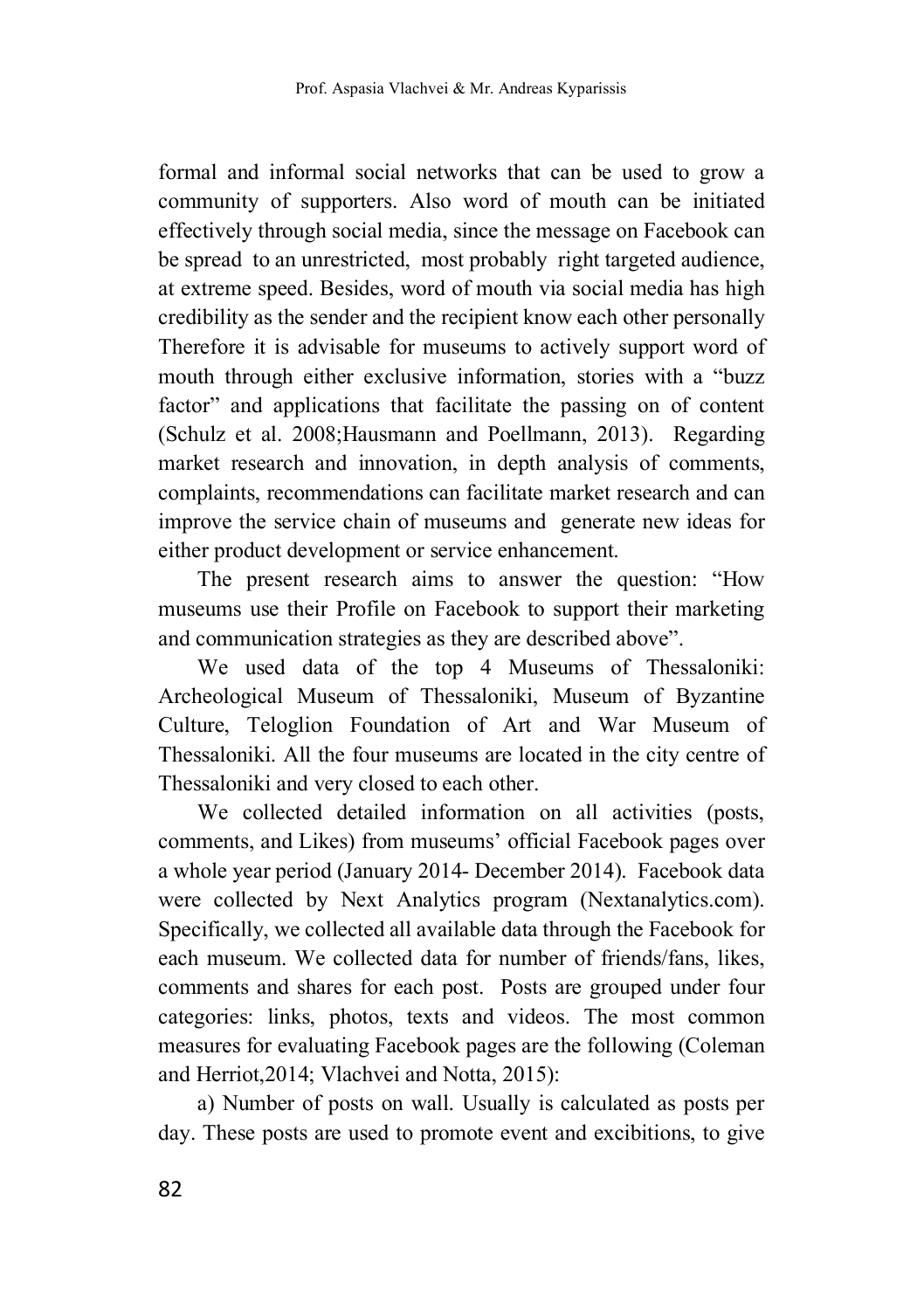background information and to encourage interaction with fans b)Number of likes. Like -ratio is calculated as percentage of the post likes from the total reach. Usually according to Bonson and Ratkai (2012) "likes" on Facebook measure the popularity of a page or a post. c) Number of comments - Comments actually may prove the commitment. It is calculated as total comments that a page post has received. Comment-ratio is calculated as a percentage of the comments of the post from the total reach of the post. d) Number of shares. Shares are appearing less frequently than likes and comments. Number of shares is the total amount of shares that a post has received. The share-ratio is calculated as percentage of the total number of shares of the post from the total reach of the post. Through "shares" the museum spread the information and encourage word of mouth. According to the taxonomy selected by Bonson and Ratkai (2012), "shares" on Facebook proves the virality of the post. e) Post nature. The most common posts are: a status update, a photo, a link (to a URL), a video status (downloaded video or from youtube.com or vimeo.com). f) Engagement - Facebook defines engagement as: "Engaged Users is the number of people who have clicked anywhere on your post", which consists of liking, commenting and sharing and people who have viewed your video, clicked on your links and photos. Engagement -ratio is calculated as percentage of the engagement from the total reach.

Weber (2011), classifies the most important social media metrics into the areas that analyze reach, engagement and business (ROI). In case of Facebook communities, the interest is on reach and engagement metrics. Specifically, in order to examine the differential effects involving the different dimensions of museum' social media efforts, four dimensions of a museum's efforts on a social media site have been identified:

1) the intensity of the museum's efforts (i.e., the volume of posts and comments posted by the museum). Higher intensity is expected to give more opportunities to customers and fans to see and act, which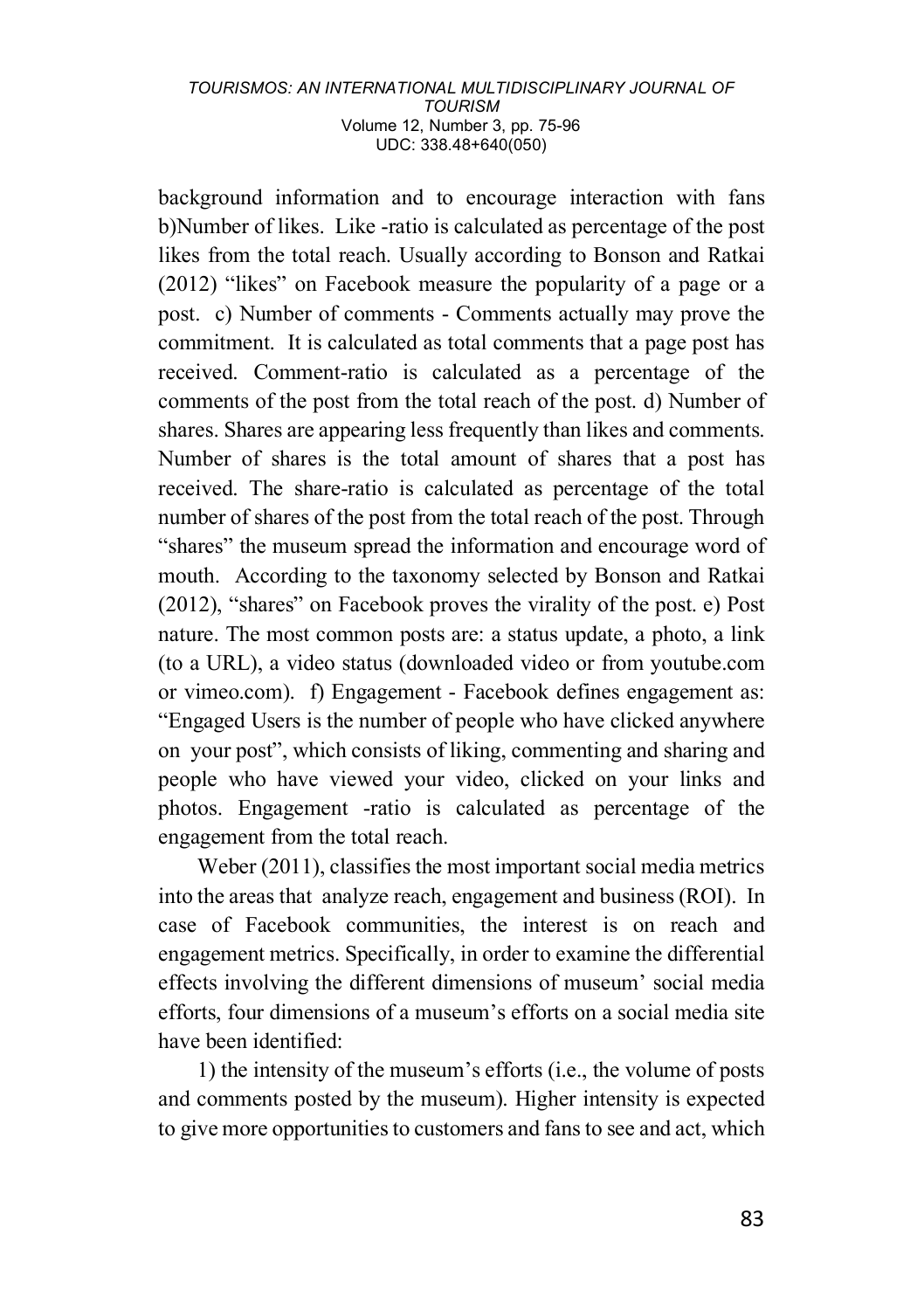may increase the engagement of customers and to influence museum's market value. We use two measures of museums' Facebook activities: the number of postings and the number of comments. We then scaled it by the network size

2) the richness of the museum's efforts  $(i.e.,$  the information richness of messages posted by the museum); Messages delivered through different media - texts, pictures, or videos - have varying abilities to deliver information, and accordingly, we can determine the richness of these various types of media (Daft and Lengel, 1986). Richer messages are more likely to be noticed by consumers because they are more engaging and informative. Research suggests that messages delivered and using pictures are richer than text and video is superior to static pictures because it is more explicit and easier to understand (Larkin and Simon 1987; Emerson 2012; Vlachvei and Notta, 2015). The richness of a museum's Facebook efforts is measured as the ratio of the number of the museum's enriched postings (flash, videos and photos) to the total number of the museum's postings. A larger value of this measure reflects the museum's greater efforts spent on Facebook in terms of the richness of information provided to public

3) the responsiveness of the museum's efforts (the extent to which a museum responds to consumers' messages). By providing informative contents, by responding to user queries, or complaints and giving feedback in a constructive manner, museum is possible to monitor its online reputation, to built trust and to avert negative publicity that can easily spread through internet (Luo and Zhang, 2013; Hausmann and Poellmann, 2013). Responsiveness index is measured by the ratio of the number of the museum's comments to the total number of comments made by both the museum and its fans.

4) the engagement index. The engagement according to Buhalis and Mamalakis (2015) is the most important element of the nonfinancial ROI. The total engagement rate can be calculated based on Smitha's (2013) formula as total engagement (the sum of likes and comments and shares) over total number of fans.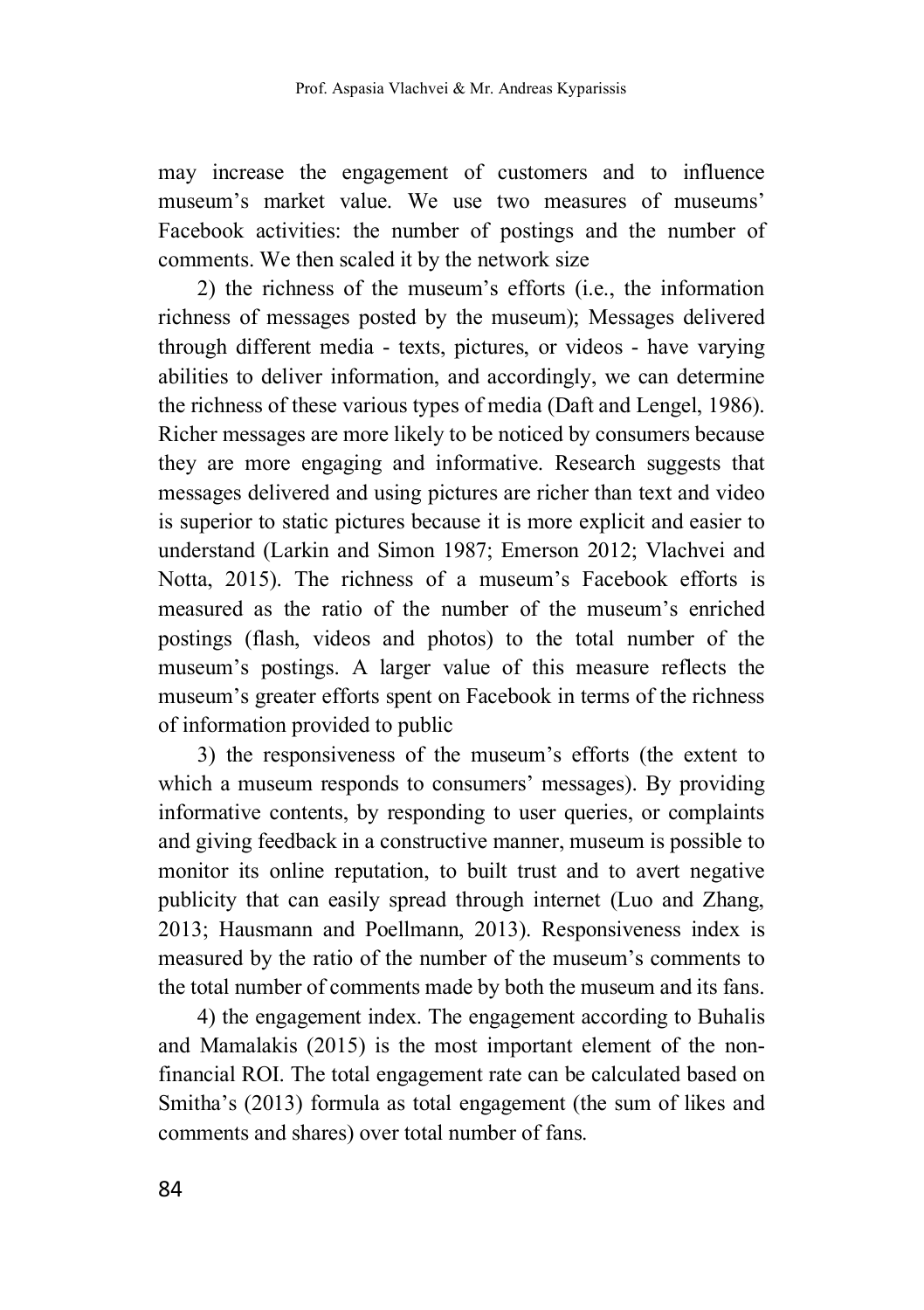According to our data (Table 1) the museum with the most fans on Facebook seems to be the Archaeological Museum of Thessaloniki with 12740 fans, while Teloglion Foundation of Art has a much lower number of fans reaching 3247 fans. From the analysis of visitors of the museums in 2014, (although we do not have data for Teloglion Foundation of Art) we can see that the museums which are more popular in real-life are also more popular virtually: they have a bigger number of Facebook followers.

The most active museum in terms of posting is War Museum of Thessaloniki with 299 posts and 0.82 posts per day, but all museums have a mean posting rate less than one post per day. All museums post more often photo messages which are more likely to be noticed by consumers because they are more engaging and informative (from 53% to 77.6% of total posts are photos), while Archaeological Museum and Telloglion Foundation use also links (43% and 31.6% of total posts, respectively). War museum of Thessaloniki seems to post the most popular posts, since it has the biggest number of likes per post (26.19). It is interesting that during the period analyzed every post made by Museum of Byzantine Culture , Archeological museum of Thessaloniki and Telloglion foundation of Art was on average shared more than 4 times by museums' fans with their friends, when according to Hausmman and Poellmann (2013) the statistics for German BSO are very closed (5 times).

|             | Archaeolog Museu  |                | <b>War</b>      | <b>Teloglio</b> |
|-------------|-------------------|----------------|-----------------|-----------------|
|             | ical              | m              | of Museum       | n               |
|             | Museum of Byzanti |                | - of            | Foundati        |
|             | <b>Thessaloni</b> | ne             | <b>Thessalo</b> | on of Art       |
|             | ki                | <b>Culture</b> | niki            |                 |
| Total posts | 154               | 68             | 299             | 155             |
| Total fans  | 12.740            | 7427           | 3.887           | 3 2 4 7         |

Table 1. Descriptive Data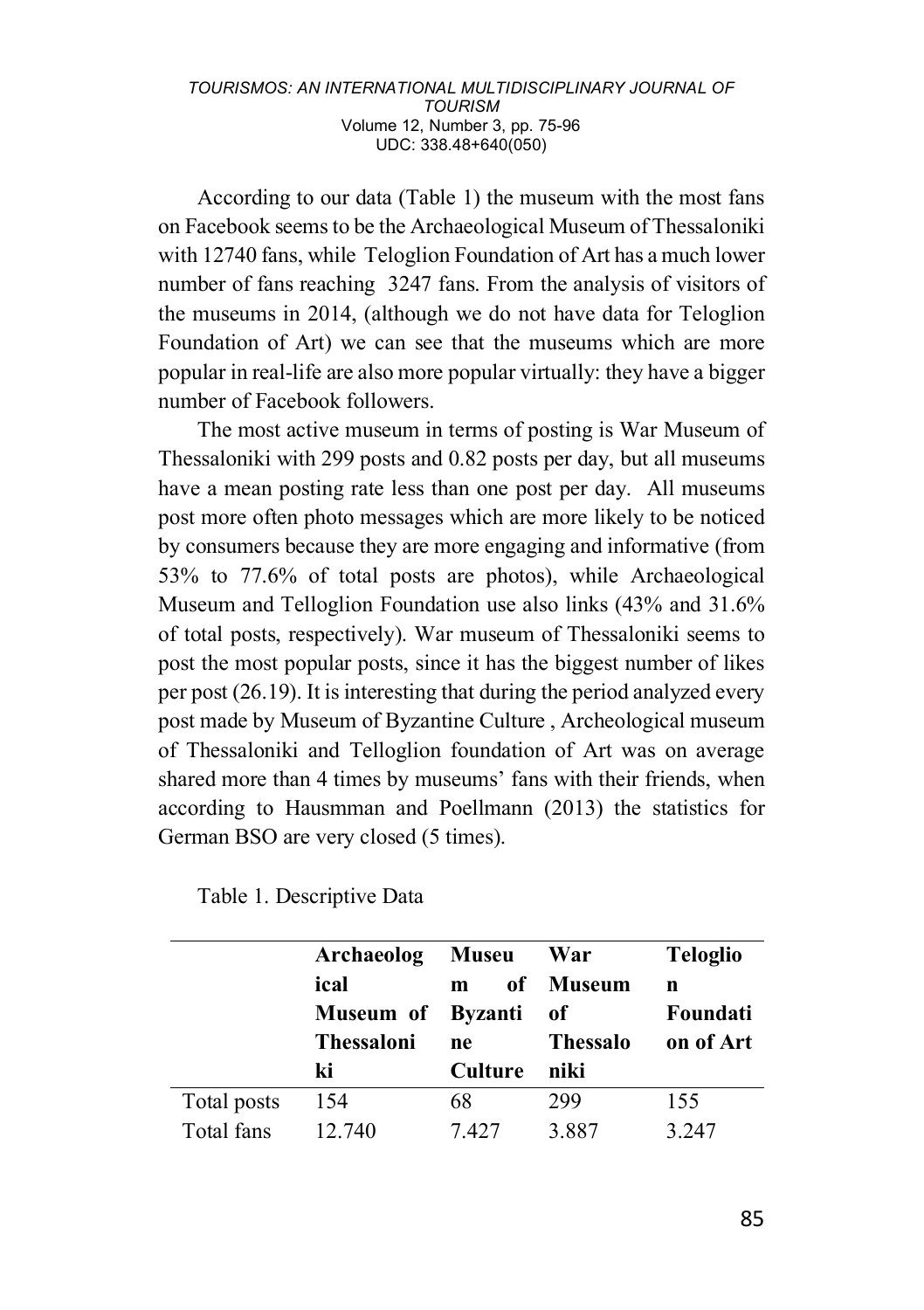Prof. Aspasia Vlachvei & Mr. Andreas Kyparissis

| Total               | 102.000 | 92.000 | 32.000 |         |
|---------------------|---------|--------|--------|---------|
| for<br>visitors     |         |        |        |         |
| 2014                |         |        |        |         |
| Post/day            | 0.42    | 0.186  | 0.82   | 0.42    |
| Likes/post          | 19.76   | 14.04  | 26.19  | 11.56   |
| Comments/           | 0.35    | 0.47   | 0.32   | 0.13    |
| post                |         |        |        |         |
| Shares/post         | 4.2     | 4.42   | 2.84   | 4.11    |
|                     |         |        |        |         |
| of<br><b>Nature</b> |         |        |        |         |
| posts               |         |        |        |         |
| Text/post           | 4%      | 32%    | 5.3%   | $9.0\%$ |
| Photos/post         | 53%     | 66%    | 77.6%  | 53.5%   |
| S                   |         |        |        |         |
| Videos/post         |         |        | 6.7%   | 5.8%    |
| S                   |         |        |        |         |

Table 2 presents intensity, richness, responsiveness and engagement indexes. According to these results, War museum of Thessaloniki uses more intensively its Facebook page, and its messages are more enriched. Second in terms of intensity, is Teloglion Foundation of Art, although richness index and responsiveness index are rather low. Concerning engagement rate, War museum of Thessaloniki seems to have the higher rate. Leander (2013) and Lee (2013) after an extended research of Facebook pages below 10.000 fans (500.000 and 5000 Facebook pages respectively) support different satisfying engagement rate (around 1% and from 1.7% to 6.1%, respectively) (Buhalis and Mamalakis, 2015). Therefore, according to the above statistics, the engagement rate of War Museum of Thessaloniki seems to be between medium and good levels. The engagement rate of the other three museums is less than satisfying. Regarding responsiveness, all the four main museums of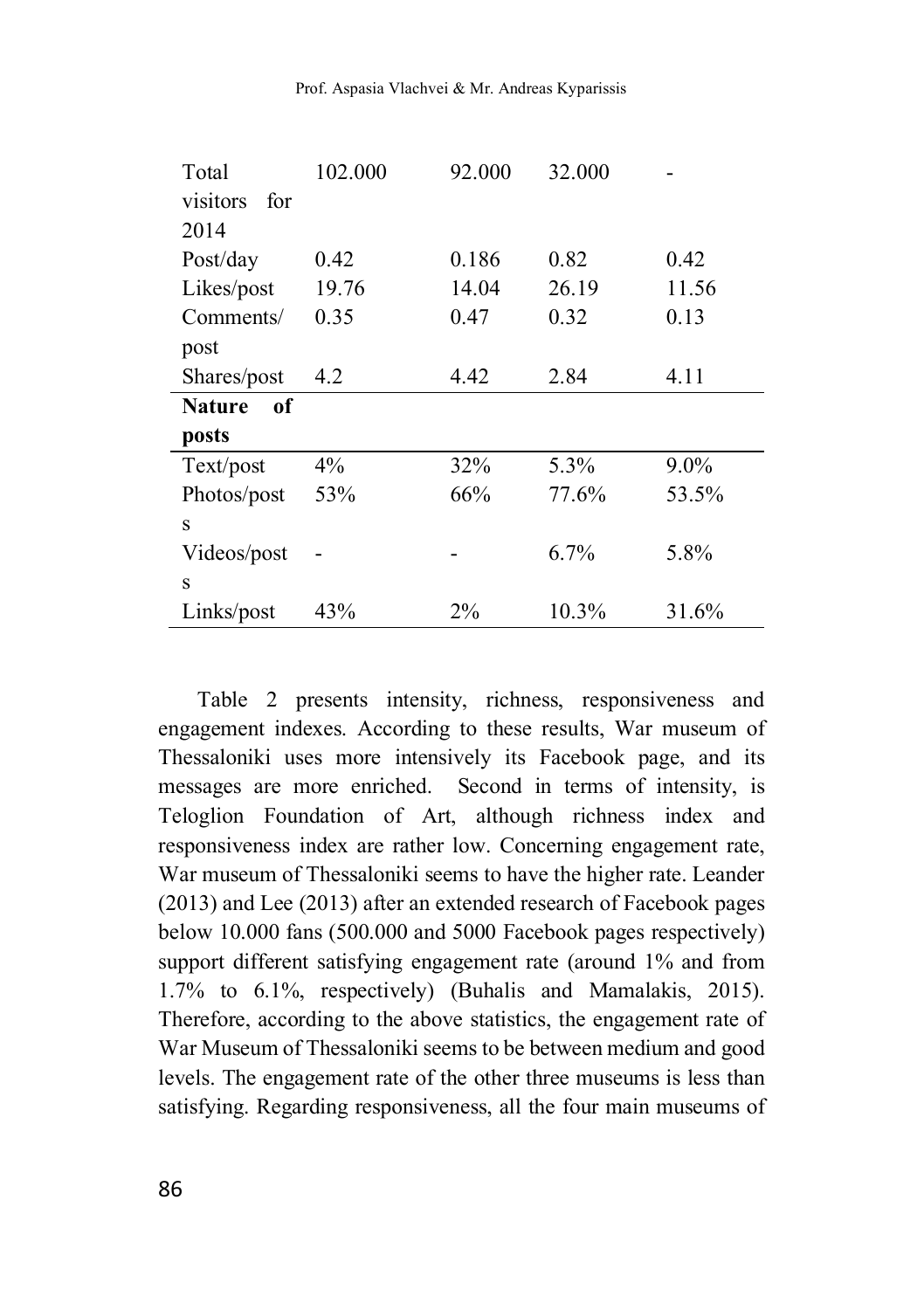Thessaloniki seem to avoid dialogue or at least do not continuously monitor the comments of fans and react to them.

Table 2. Intensity, Richness and Responsiveness and Engagement

|                 | Archaeological      |                  | <b>Museum of War Museum</b> | <b>Teloglion</b>  |
|-----------------|---------------------|------------------|-----------------------------|-------------------|
|                 | of<br><b>Museum</b> | <b>Byzantine</b> | оf                          | <b>Foundation</b> |
|                 | <b>Thessaloniki</b> | <b>Culture</b>   | <b>Thessaloniki</b>         | of Art            |
| Intensity       | 1.63                | 1.34             | 10.18                       | 5.38              |
| <b>Richness</b> | 0.53                | 0.66             | 0.84                        | 0.59              |
| Responsiveness  | 0.166               | 0.21             | 0.12                        | 0.13              |
| Engagement rate | 0.29                | 0.17             | 2.25                        | 0.75              |

We conducted a content analysis of each museum's posts, in order to evaluate how museums used their official Facebook pages to support their marketing and communication strategies. The categorization was according to the information content and seven categories were created which are:

General: stands posts that included wishes, greetings, national celebrations or other news of the world

Historical: stands for posts that had historical content

Informative: stands for posts that included museum's news, innovative actions or any other information material

Event: stands for posts that provided information for a variety of events

Educational programs: with information about museum's educational efforts

Contest: stands for posts that were drawing prizes according to user correspondence

Advertising: stands for posts that aimed to advertise the museum itself.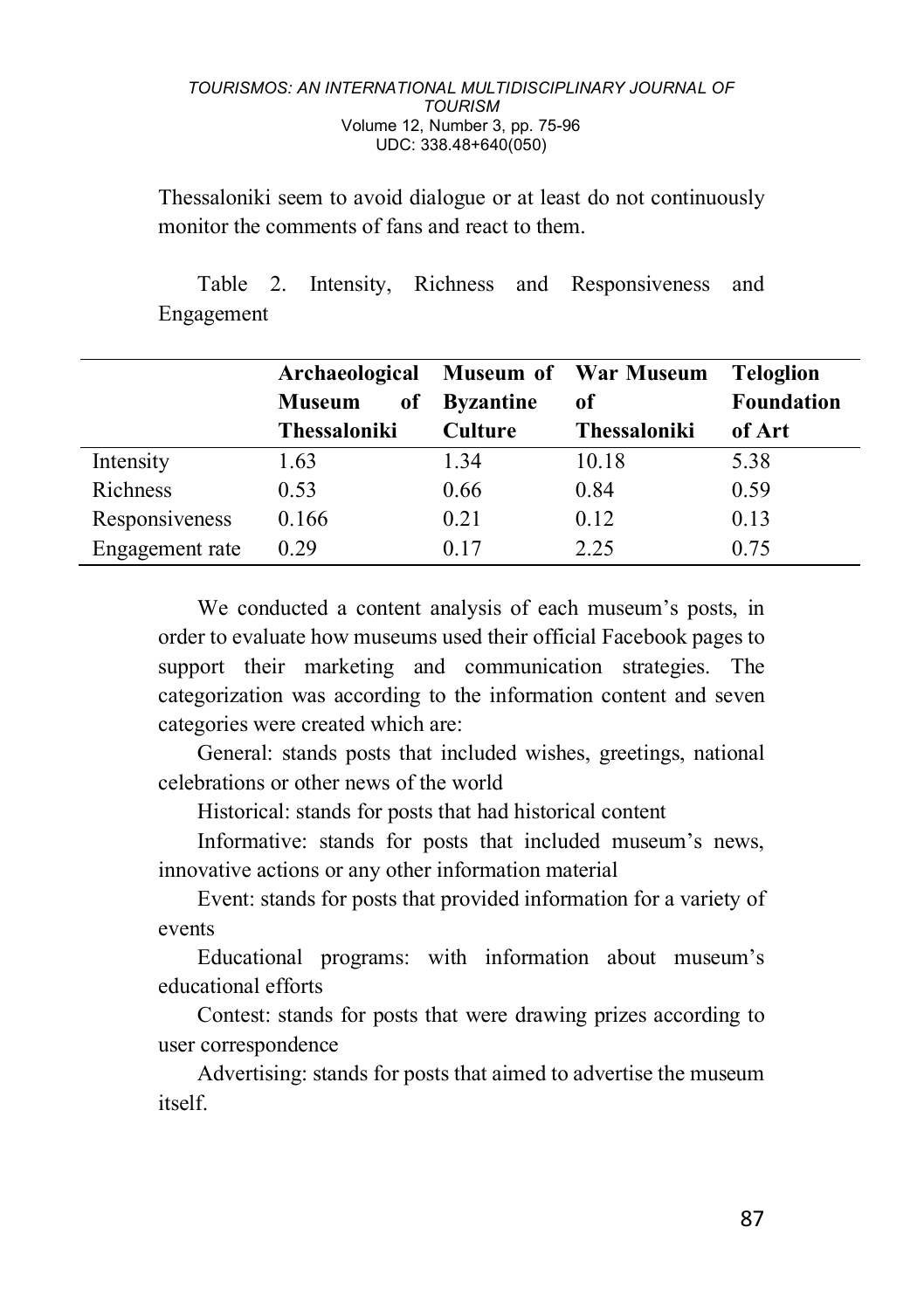Content analysis of postings of museums revealed indirectly the main reason as to why each museum created a profile to a social medium. Data analysis arose feelings of surprise, as results were rather unexpected. Promotional posts were not so often: advertising posts are from 3.3% to 14.3% of total posts, and event promotion posts from 6.5% to 14.7% of total posts. Only in case of Telloglion Foundation the advertising posts appeared to reach 40.8% of total posts. Most of museums' posts include information (from 44.1% to 67.5%), while historical posts appeared to be interestingly popular for War Museum of Thessaloniki (19%).

Also in War museum of Thessaloniki appear only a few posts with contest and content results, something that is very common in other museums and institutions, since organizations try hard to stimulate interaction (e.g., through competitions, polls, questions) on their profile to motivate and involve fans and followers and to make the site more interesting in general. Also, it is interesting that none of the posts has to do with "call to action", or co-creation projects that are supposed to lead to a rich dialogue and meaningful participation.

It is also surprising that educational programs do not appear so often (from 3.3% to 8.4%, in War Museum and Archeological Museum, respectively), although museums support their main interest and focus has to do with educational programs (Table 3).

Finally, one of the aims of the use of social media and especially Facebook, is to market the museum, to a world-wide online audience, and as a complement to this, it is increasingly important to engage with an online audience that may or may not be able to physically visit the Museum. However, it is surprising that there are no posts in others that Greek language, except from a very limited number of links, in case of Teloglio Foundation of Art and Archaeological Museum of Thessaloniki.

Table 3. Content analysis of museums' Facebook posts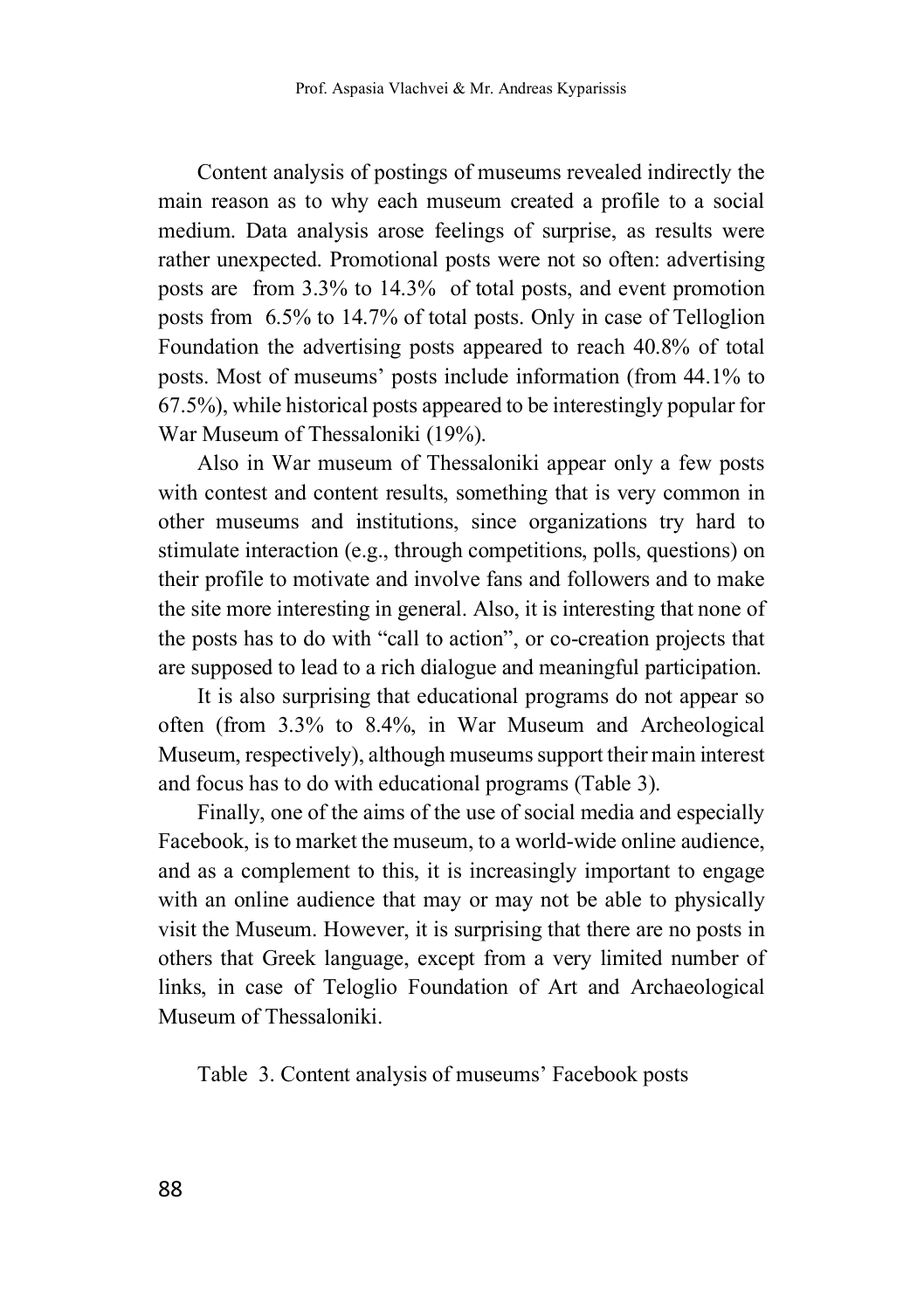|                   | Archaeological Museum |                  | War              | <b>Teloglion</b>  |
|-------------------|-----------------------|------------------|------------------|-------------------|
|                   | <b>Museum of</b>      | <sub>of</sub>    | <b>Museum of</b> | <b>Foundation</b> |
|                   | Thessaloniki          | <b>Byzantine</b> | Thessaloniki     | of Art            |
|                   |                       | Culture          |                  |                   |
| General           | 10.4%                 | 2.9%             | 6.7%             | 13.1%             |
| Historical        |                       |                  | 19.0%            |                   |
| Informative 67.5% |                       | 44.1%            | 59.2%            | 36.2              |
| Event             | 6.5%                  | 14.7%            | 6.7%             | 5.9%              |
| promotion         |                       |                  |                  |                   |
| Educational       | 8.4%                  | $5.9\%$          | 3.3%             | 3.9%              |
| programs          |                       |                  |                  |                   |
| Contests-         |                       |                  | 1.6%             |                   |
| contest           |                       |                  |                  |                   |
| results           |                       |                  |                  |                   |
| Advertising       | 7.1%                  | 14.3%            | 3.3%             | 40.8%             |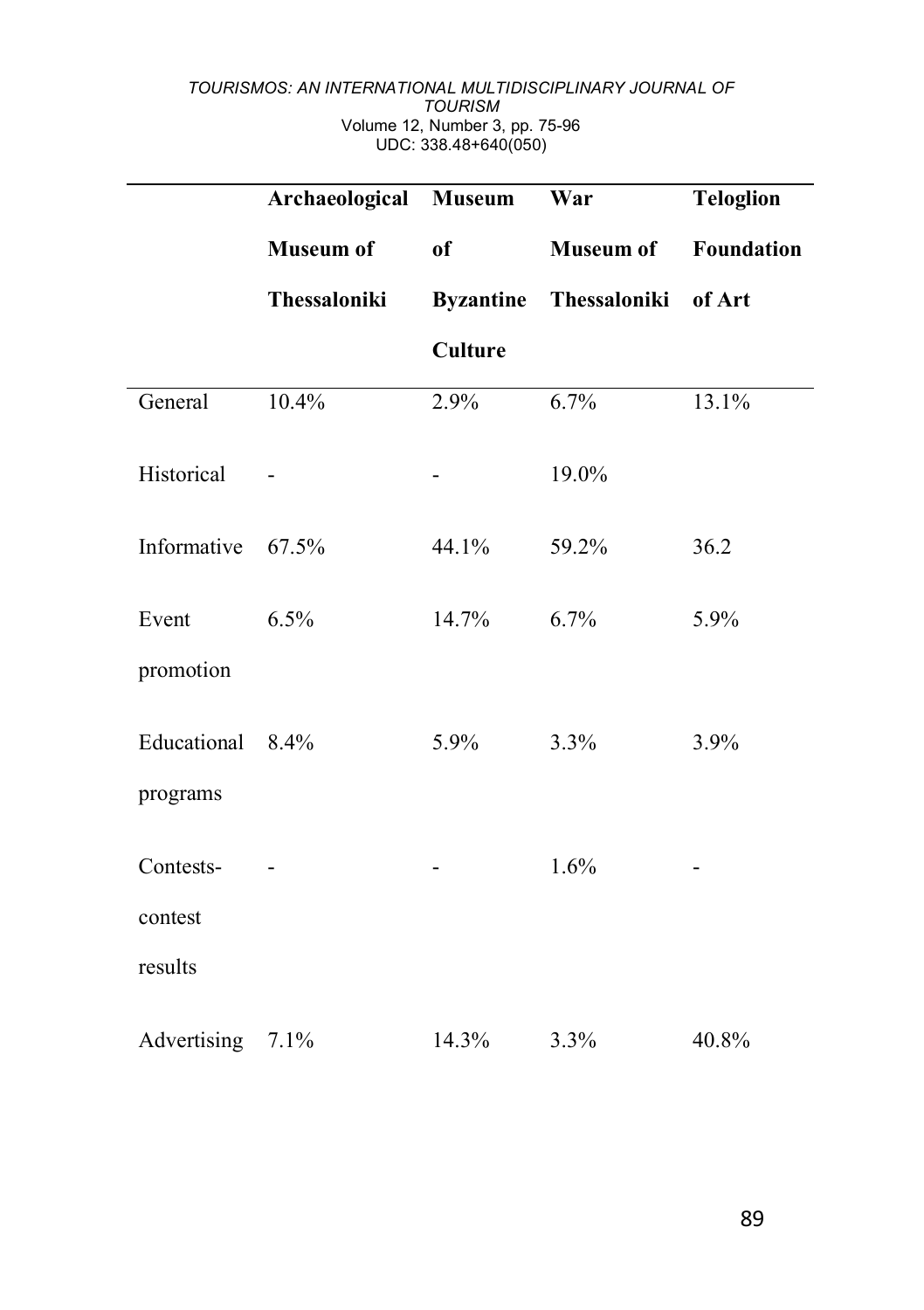| Total posts 154 | -68 | 299 | 152 |
|-----------------|-----|-----|-----|
|                 |     |     |     |

## **CONCLUSIONS**

Shaping the outline of the results that emerged from the research of the relevant literature and the research on Thessaloniki's museums, it is obvious that social media can support the marketing strategies of museums, especially regarding promotion and communication, word of mouth, innovation and reputation management. Although there are some expected differences between the museums regarding their involvement in Facebook, either on the way they use the opportunities of Facebook or on their engagement with their fans and followers, museums have a unique opportunity through social media to deliver powerful experiences that not only inspire and teach but also interact with society and guide audience, and that is why the results of this work are very important.

Our results prove that museums' main efforts focus on promotion, communication and word of mouth, by using rich messages, with "buzz factor", while they are not supporting enough yet innovation (through motivation of fans to suggest new products and services, or co-creation) and reputation (by motivating dialogue with fans and monitoring comments).

With respect to the implications of this study, social media museum life demands a clear strategy, commitment, resources and personnel, and a fan base to cultivate. The more fans a museum has on Facebook, the larger is the potential for electronic worth of mouth. Museums should ensure that their profile is updated and that the posts are interesting enough to generate traffic and create buzz, by posting enriched messages or stories that appeal to fans on an emotional level. Finally, museums should pay attention to the interaction (e.g., through competitions, polls, questions, rewards) on their profile in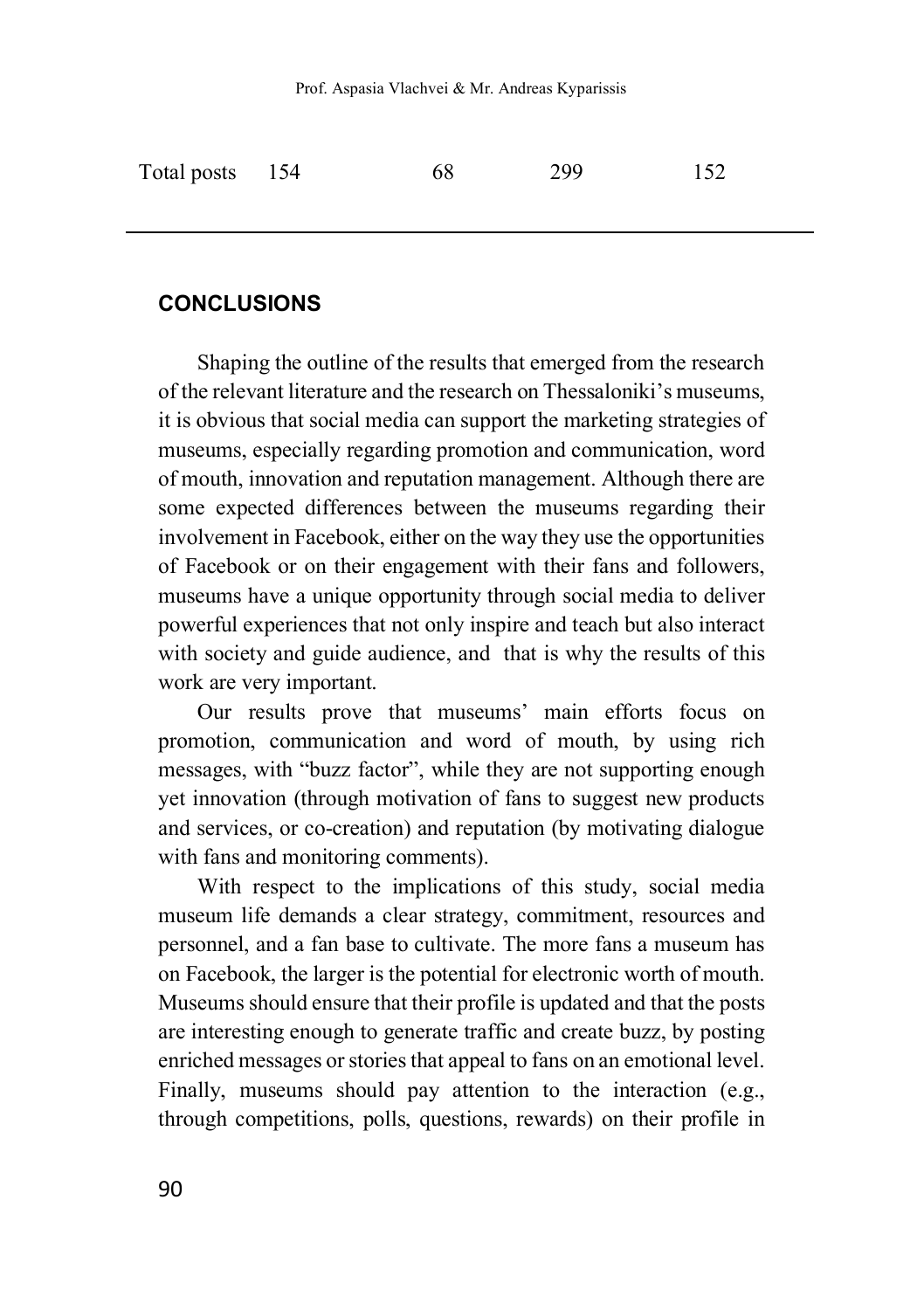order to motivate and involve fans and followers, for a reach dialogue and meaningful participation. Motivation of fans to suggest good ideas can be also stimulated through rewards and public recognition.

For researchers the results can contribute to theory validations and interpretations. Measuring popularity, commitment, virality and engagement is useful to evaluate interactivity and dialogues and indicate levels of engagement of the dialogue. Transparency and trust are essential for effective dialogue, while activating the audience is a difficult part of museum dialogue.

However, the findings of this work cannot be generalized, since a main limitation that must be acknowledged, is that our investigation represents four case studies of museums of Thessaloniki. Further research is necessary to compare the results of our empirical study with similar museums in Greece or in other countries. Also, another possible direction for future research could be to investigate further and to evaluate the content in terms, for example, of reciprocity, relationship nurturing, etc, or to establish reliable measures and scales of communication strategies for social media, in order to understand organizational relationship building.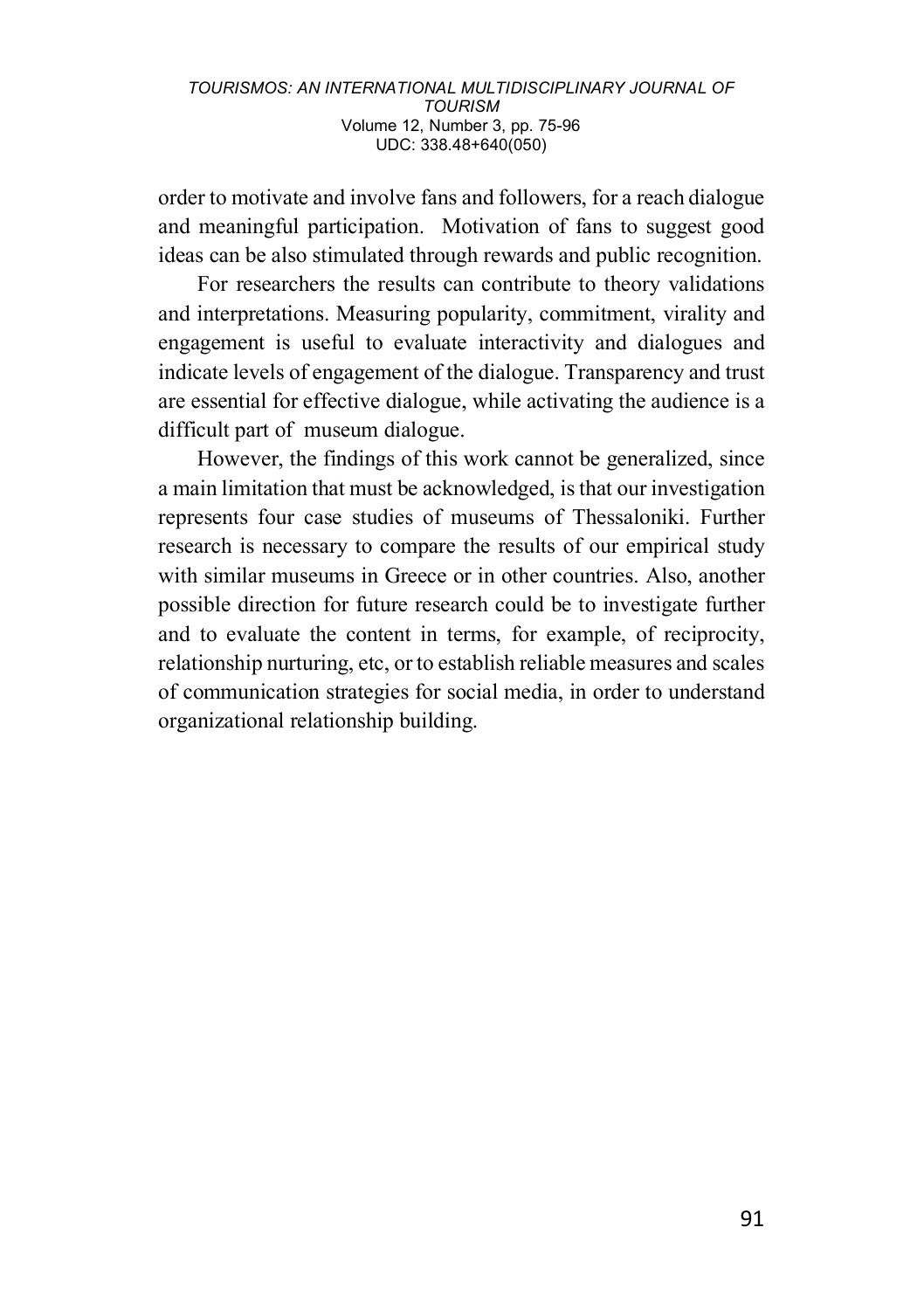## **REFERENCES**

- Anderson, G., ed. (2004). Reinventing the Museum. Historical and Contemporary Perspectives on the Paradigm Shift. Lanham MD: AltaMira Press.
- Anderson, G., ed. (2012). Reinventing the Museum. The Evolving Conversation on the Paradigm Shift. 2nd ed. Lanham, MD: AltaMira Press.
- Beywl, W. (2005). Evaluation Einstein-Haus, Besucherbefragung im Naturhistorischen Museum Bern. Accessed 12 June 2011 at http://www.zuw. unibe.ch/content/wbzuw/eval/info /egs/e4720/ e4780/bericht\_einsteinhaus\_ger.pdf.
- Buhalis, D. and Mamalakis, M. (2015). Social Media Return on Investment and Performance Evaluation in the Hotel Industry Context. In I. Tussyadiah, A. Inversini (eds.), Information and Communication Technologies in Tourism 2015, DOI 10.1007/978-3-319-14343-9\_18
- Colbert, F. (2007). Marketing Culture and the Arts, 3rd ed. Montreal: Presses HEC.
- Coleman and Herriot (2014). Social Media Effectiveness for Small Businesses: Concept and Measurement Journal of Business and Economics, ISSN 2155-7950, USA June 2014, Volume 5, No. 6, pp. 769- 774.
- Daft, RL, Lengel, RH. (1986). Organizational information requirements, media richness and structural design. Management Science, Vol.32, No 5, pp.554-571.
- Dudareva, N. (2015). What makes social media relevant for arts and culture marketing: a study applied to Facebook pages of three museums in Copenhagen, Copenhagen Business School, May 2014
- Emerson, MF. (2012). Social media marketing from A to Z. The New York Times.
- Fell, G. (2012). Going social: A case study of the use of social media technologies by the Museum of New Zealand Te Papa Tongarewa, Victoria University of Wellington
- Fletcher, A., & Lee, M. (2012). Current social media uses and evaluation in American museums. Museum Management and Curatorship. Vol. 27(5), pp.505–521.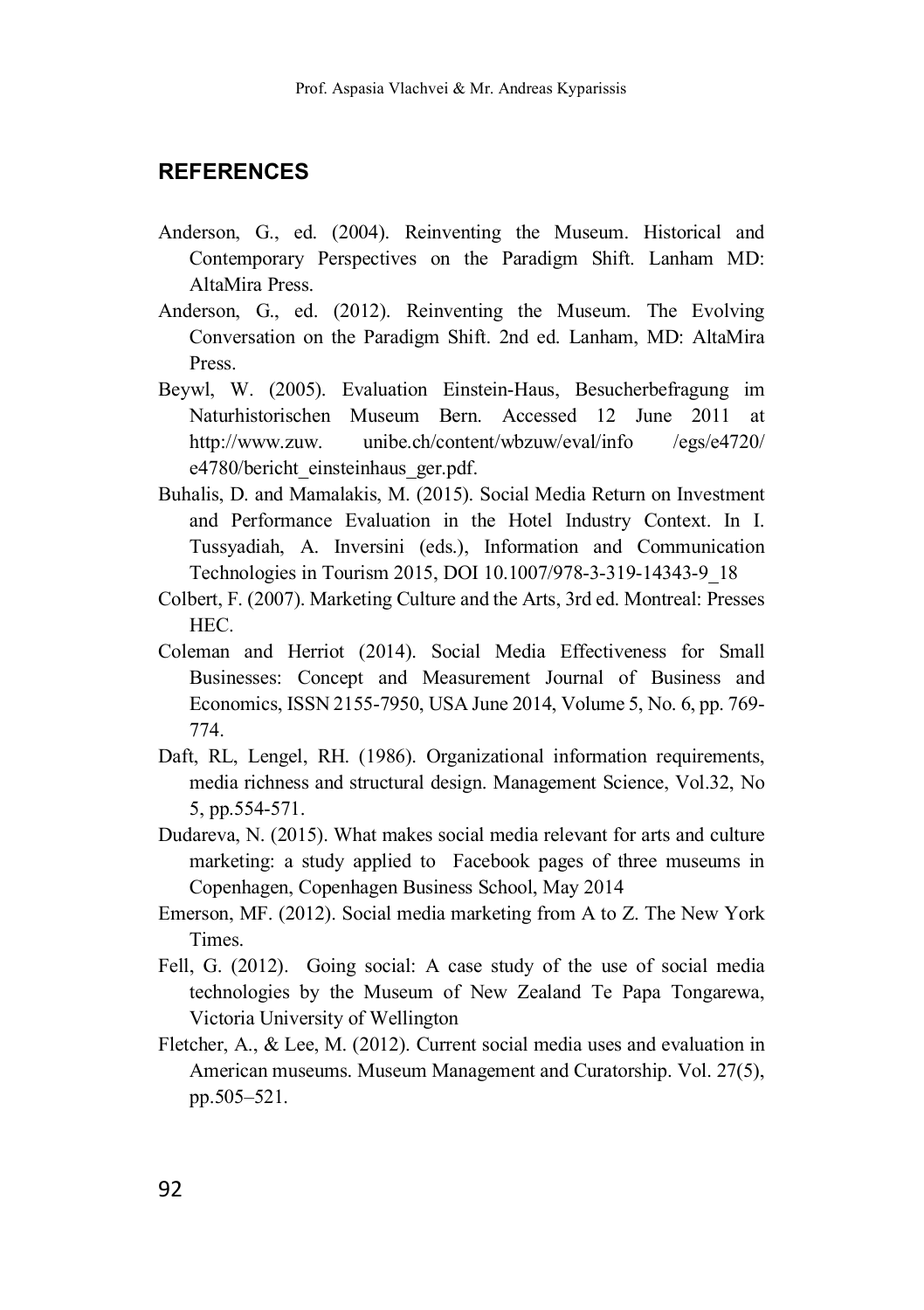- Grabill, J.T. Pigg, S. and Wittenauer, K. (2009). Take Two: a study of the cocreation of knowledge on museum 2.0 sites, at www.archimuse.com/mw2009 /papers/grabill/grabill/html
- Griffiths, M., Heinze, A., Light, B., Kiveal, P., and Sethi, T. (2010). Facebook, YouTube, MySpace: can Web 2.0 social networking sites nudge the boardroom – the evolution of CRN 2.0 research agenda? Paper presented at the UKAIS 2010.
- Hausmann A. (2012). Creating 'buzz': opportunities and limitations of social media for arts institutions and their viral marketing. International Journal of Nonprofit Volunteer Sect. Marketing, Vol. 17, pp.173–182
- Hausmann, A. and Poellmann, L. (2013). Using social media for arts marketing: theoretical analysis and empirical insights for performing arts organizations. Int Rev Public Nonprofit Mark, Vol 10, pp.143–161
- Helm, S., and Klar, S. (1997). Besucherforschung und Museumspraxis. Munich: Müller.
- Holdgaard N. and Klastrup L. (2014). Between control and creativity:challenging co-creation and social media use in a museum context. Digital Creativity, Vol.25, No.3, pp.190-202, DOI:10.1080 /14626268.2014.904364
- Holdgaard, N., and Simonsen, C. (2011). Attitudes towards and Conceptions of Digital Technologies and Media in Danish Museums. MedieKultur: Digital Technologies and Museum Experiences, Vol. 27, No.50, pp.100– 118.
- Hooper-Greenhill, E. (2011). Studying Visitors. In A Companion to Museum Studies, edited by S. MacDonald, pp.362–376. Companion in Cultural Studies. Chichester: Wiley–Blackwell.
- Kelly, L., and Russo, A. (2008). From Ladders of Participation to Networks of Participation: Social Media and Museum Audiences. Accessed June 28, 2011. http://www.archimuse.com /mw2008/papers/kelly\_l/kelly\_l.html
- Kelly, L. (2009). The Impact of Social Media on Museum Practice. Paper presented at the National Palace Museum, Taipei, 20 October 2009.
- Kelly, L. (2011). Learning in the 21st Century Museum. Paper presented at LEM conference, Tampere, Finland, 12 October 2011. http://australianmuseum.net.au /document/Learning-in-the-21st-Century-Museum/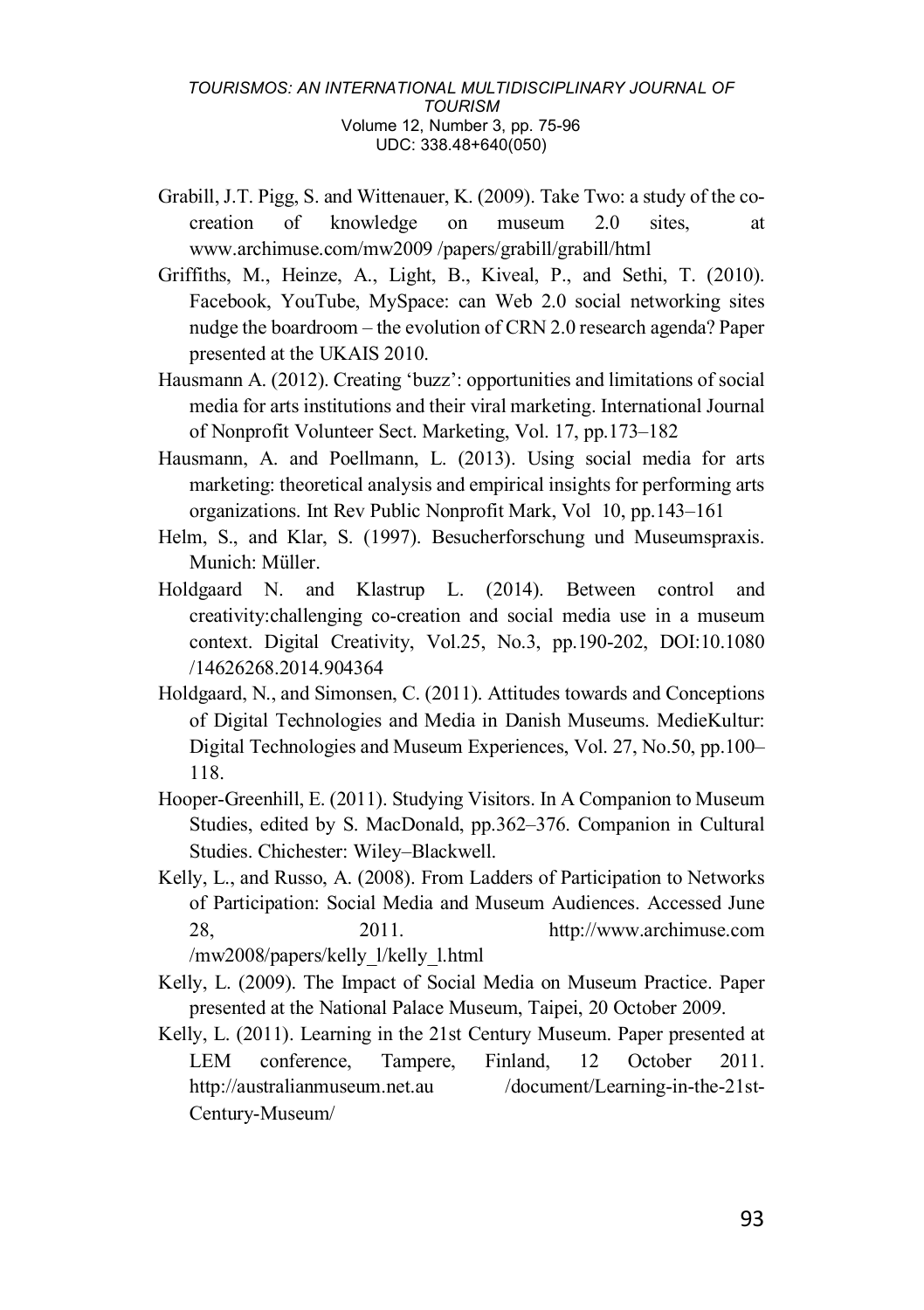- Kidd, J. (2011). Enacting Engagement Online: Framing social media use for the museum. Information, Technology and People, Vol. 24, no1, pp.64- 77.
- Larkin JH, Simon HA. (1987). Why a diagram is (sometimes) worth ten thousand words. Cognitive Science, Vol.11, No.1, pp.65-100.
- Leander, M. (2013). What is a good engagement rate on a Facebook page? Here is a benchmarkfor you [online]. Available from: http://www.michaelleander.me /blog/facebook-engagementratebenchmark/#sthash.p3eZbRjQ.dpuf
- Lee, J. (2013). Average Facebook engagement metrics: How does your brand stack up? Available from: http://searchenginewatch.com/article/2290342/Average-Facebook-Engagement-Metrics-How-Does-Your-Brand-Stack-Up. Accessed September 7, 2014.
- Leskovec, J., Adamic, L.A. and Huberman, B. A. (2007). The dynamics of viral marketing ACM Transactions on the Web, Vol.1, No, 1, pp. 5.
- Luo X, Zhang J. (2013). How do consumer buzz and traffic in social media marketing predict the value of the firm? Journal of Management Information Systems. Vol.30, No.2, pp. 213-238.
- MacArthur, M. (2007). Can Museums Allow Online Users to Become Participants? In The Digital Museum: A Think Guide, edited by Herminia Din and Phyllis Hecht. Washington, DC: American Association of Museums.
- Miller, R., and Lammas, N. (2010). Social Media and Its Implications for Viral Marketing. Asia Pacific Public Relations Journal, Vol. 11, no 1, pp.  $1 - 9$
- Peters, K., Yubo Chen, Kaplan, A. & Ognibeni, B. & Pauwels, K. (2013). Social Media Metrics — A Framework and Guidelines for Managing Social Media. Journal of Interactive Marketing, Vol.27, pp. 281–298
- Reyes, L., Francis M., and Finken, S. (2012). Social Media as a Platform for Participatory Design. In Proceeding PDC '12 Proceedings of the 12th Participatory Design Conference: Exploratory Papers, Workshop Descriptions, Industry Cases, 89–92. Roskilde: ACM Press.
- Riegner, C. (2007). Word of Mouth on the Web: The Impact of Web 2.0 on Consumer Purchase Decisions. Journal of Advertising Research, Vol. 47, no 4, pp. 436–447.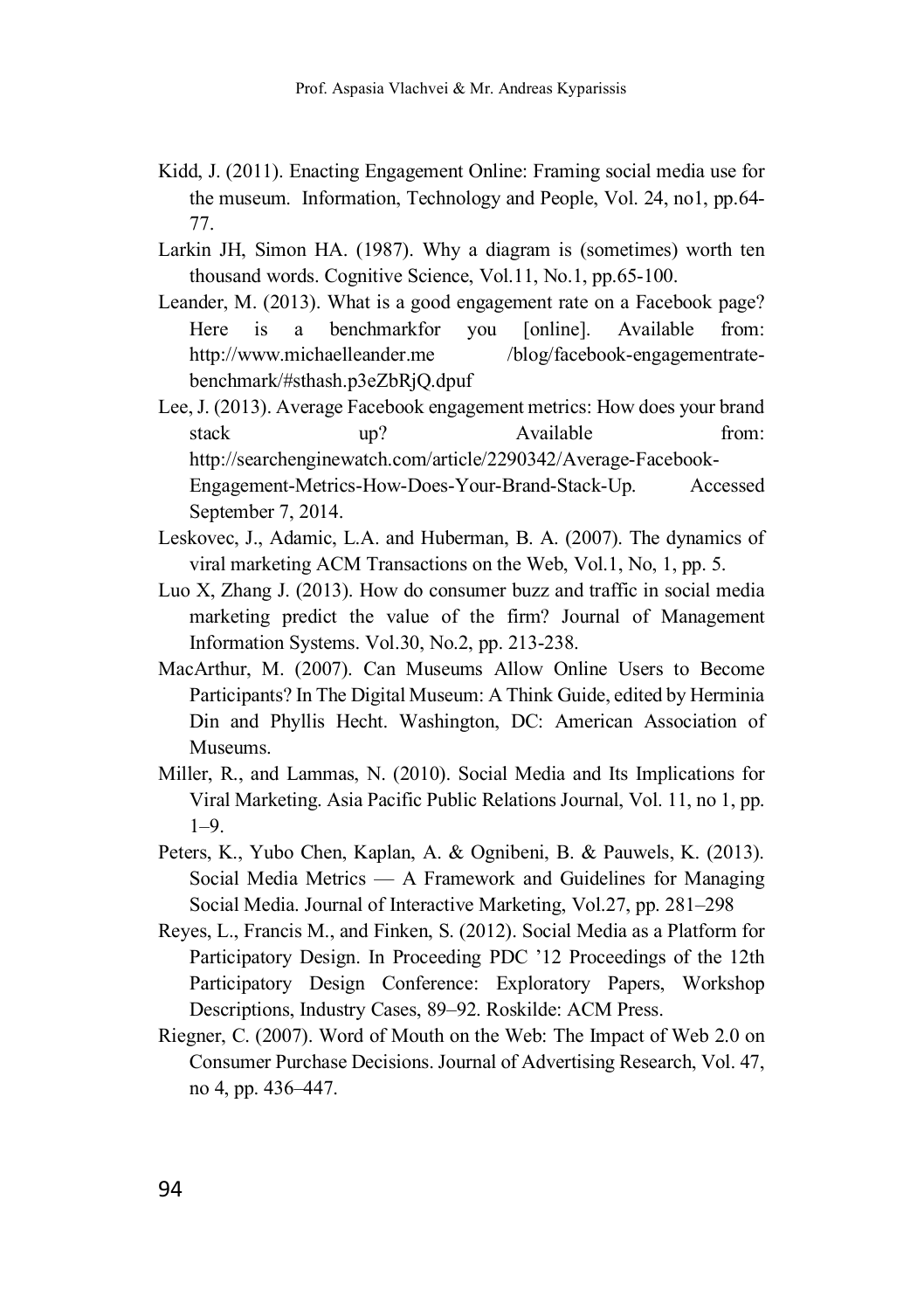- Runnel, P., Pruulmann-Vengerfeldt, P., Viires, P. and Laak, M. ed. (2013). The Digital Turn: User's Practices and Cultural Transformations. Frankfurt am Main: Peter Lang.
- Russo, A., Watkins, J., Kelly, L. and Chan, C. (2008). Participatory Communication with Social Media. Curator: The Museum Journal, Vol. 51, No.1, pp. 21–31.
- Russo, A. and Peacock, D. (2009). Great Expectations: Sustaining Participation in Social Media Spaces. In Museums and the Web 2009: Proceedings, edited by Jennifer Trant and David Bearman. Indianapolis, 15–18 April. Archives & Museum Informatics.
- Simon, N. (2010). The Participatory Museum. Santa Cruz, CA: Museum 2.0
- Subramani, M. and Rajagopalan, B. (2003). Knowledge-Sharing and Influence in Online Social Networks via Viral Marketing. Communications of the ACM, Vol. 46, No. 12, pp. 300-307.
- Schick, L., & Damkjær, N. (2010). Can you be friends with an art museum? Rethinking the art museum through facebook. In A. Aljas (Ed.), Transforming culture in the digital age:proceedings of the international conference in Tartu (pp. 36–42). Tartu: University of Tartu.
- Schulz S, Mau G, Löffler S (2008). Motive und Wirkungen im viralen marketing. In: Hass B, Walsh G, Kilian T (eds) Web 2.0 – Neue Perspektiven für marketing und Medien. Springer, Berlin, pp 249–268
- Smitha N. (2013). Facebook metrics defined: Engagement rate [online]. Available from: http://simplymeasured.com/blog/2013/08/14/facebookmetrics-defined-engagement-rate/. Accessed September 7, 2015.
- Thackeray, R., Neiger, B., Hanson, C. and McKenzie, J. (2008). Enhancing Promotional Strategies Within Social Marketing Programs: Use of Web 2.0 Social Media. Health Promotion Practice, Vol. 9, No. 4, pp. 338-343.
- Trusov, M., Bucklin, R. and Pauwels, K. (2009). Effects of Word-of-Mouth Versus Traditional Marketing: Findings From an Internet Social Networking Site. Journal of Marketing, Vol. 73, no 5, pp. 90–102.
- Vlachvei, A., Notta, O. (2014). Social media adaption and managers' perceptions. International Journal of Strategic Innovative Marketing. Vol.1, pp.61-73
- Vlachvei, A., Notta, O. (2015). Understanding Social Media ROI in SMEs. Book of Proceedings published by International Organization for Research and Development – IORD. ISBN: 978-969-7544-00-4 Available Online at http://ircconferences.com/